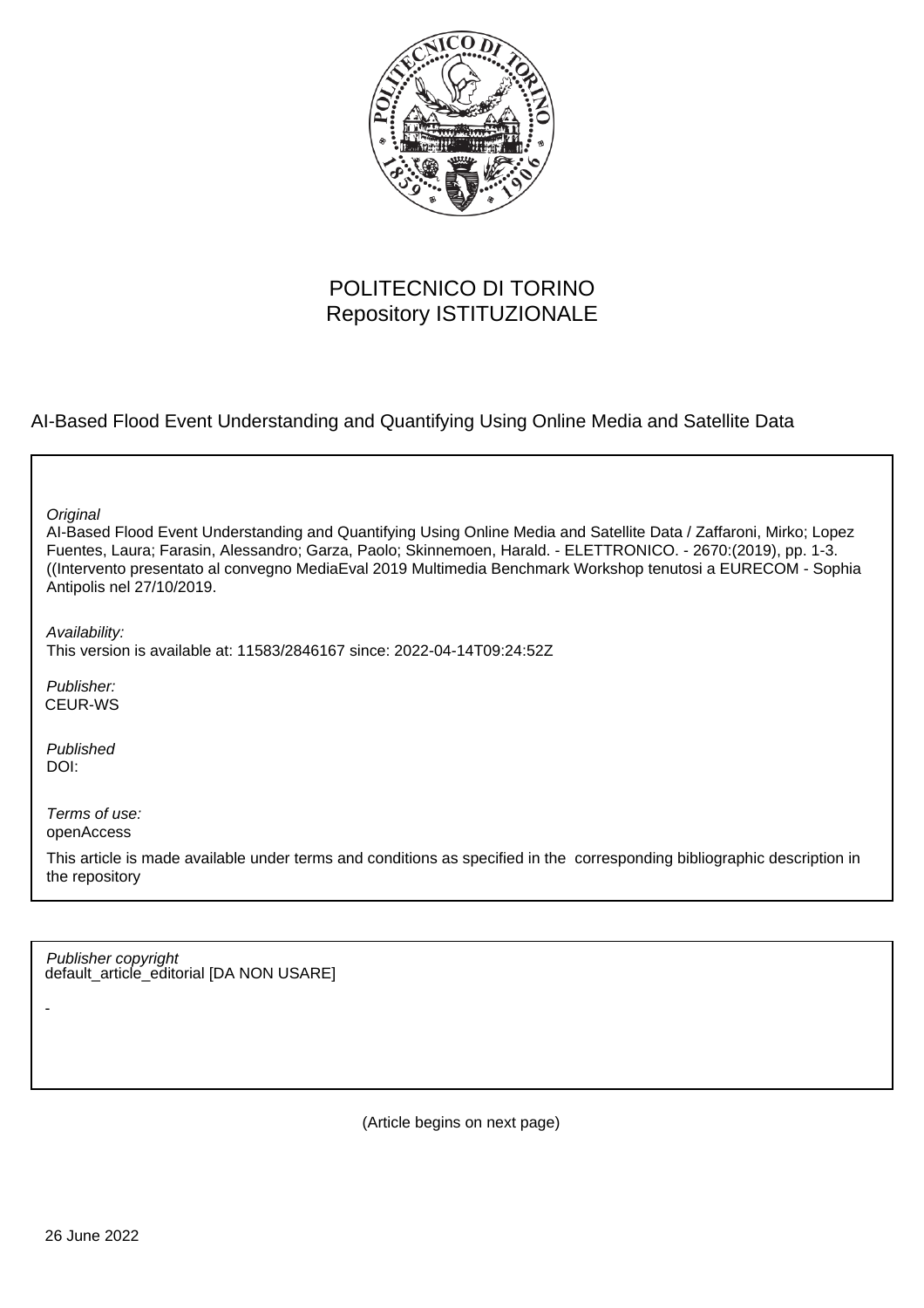# AI-based flood event understanding and quantification using online media and satellite data

Mirko Zaffaroni $^{1,4,\stackrel{*}{\text{\small{*}}}}$ , Laura Lopez-Fuentes $^{2,5,\stackrel{*}{\text{\small{*}}}}$ , Alessandro Farasin $^{3,4,\stackrel{*}{\text{\small{*}}}}$ ,

Paolo Garza<sup>3</sup>, Harald Skinnemoen<sup>5</sup>

 $^1$ University of Turin, Italy; mirko.zaffaroni@unito.it

<sup>2</sup> University of the Balearic Islands, Spain; l.lopez@uib.es

<sup>3</sup> Politecnico di Torino, Italy; {name.surname}@polito.it

<sup>4</sup> LINKS Foundation, Italy; {name.surname}@linksfoundation.com

<sup>5</sup> AnsuR Technologies, Norway; {name}@ansur.no

\* The authors contributed equally to this work.

# ABSTRACT

In this paper we study the problem of flood detection and quantification using online media and satellite data. We present a three approaches, two of them based on neural networks and a third one based on the combination of different bands of satellite images. This work aims to detect floods and also give relevant information about the flood situation such as the water level and the extension of the flooded regions, as specified in the three subtasks, for which of them we propose a specific solution.

### 1 INTRODUCTION

The frequency and the intensity of natural disasters have risen significantly due to climate change. Flood events alone represent about the 39% of the natural disasters occurred worldwide. During this type of natural disasters it is important for emergency responders to have as much information as possible about the magnitude of the disaster, the areas affected and the situation and location of people in danger. In order to extract this information we consider two information sources: online news articles and satellite spectral imagery. Thanks to the rapid access to internet, online news contain information about natural disasters in almost real-time while satellite spectral imagery can give information of the extension of the flood. Using these two information sources, we propose approaches for flood event understanding and quantification:

- An algorithm that determines if an image extracted from an online news article contains relevant information about the flood. For example, images of the flood itself, but also images of emergency responders, people in danger, etc.
- An algorithm that given an image, extracted from online news, determines if there is water in the image and in case of containing water, if the water level is above or below the knee level of the people in the scene, if there are any. It contemplates also the use of news text as additional data for inference.
- An algorithm that given spectral imagery from satellites it segments the water regions of the images and gives a flood/no flood prediction and an estimation of the flood extension.

This work has been done in the context of MediaEval 2019, as a participation in the Multimedia Satellite task. Detailed information about the task and data can be found in [\[3\]](#page--1-0).

# 2 RELATED WORK

Emergency prevention, detection, assistance and understanding through computer vision and image processing techniques is an open problem since the early stages of this field [\[13\]](#page--1-1). In particular, in the flood detection domain scientific work mostly focuses on flood detection either in social media or satellite data [\[1,](#page--1-2) [2,](#page--1-3) [4\]](#page--1-4). Among the latest, several approaches are known in the literature and exploit spectral bands and other sensor measurements [\[9,](#page--1-5) [14](#page--1-6)[–16,](#page--1-7) [19\]](#page--1-8) to retrieve proper indicators.

This work builds on top of our Multi-modal deep learning approach for flood detection [\[12\]](#page--1-9), which used social media images together with their metadata to determine if a social media post contained visual information about a flood; and our deep learning models for passability detection of flooded roads [\[5,](#page--1-10) [11\]](#page--1-11), which went a step further and gave information about the state of the roads during a flood event, information that is of utmost importance during a flood in order to build a map of accessible roads for rescue and supply operations. Moving in this direction, in this paper we aim at giving an estimation of the water level.

# 3 APPROACH

In this section, each stage of the solution will be briefly introduced.

News Image Topic Disambiguation (NITD). During a flooding the media normally updates the information about the situation to keep the reader updated. Due to the large amount of online newspapers and media, searching for these relevant articles can be time consuming. To optimize the search it is possible to use natural language processing (NLP) algorithms or keyword searches. Since most of these articles contain images, in this first stage, we want to refine the search using a computer vision algorithm to classify those images in flood event related/not flood event related.

In order to train the classifier we use the training set for this task that is composed by 5145 images which have been retrieved from online news as containing information about a flood by an NLP or keyword algorithm and then manually classified. As for the algorithm, we use an ensemble of 4 state-of-the-art networks (InceptionV3 [\[18\]](#page--1-12), MobileNet [\[10\]](#page--1-13), VGG16 and VGG19 [\[17\]](#page--1-14)) and

Copyright 2019 for this paper by its authors. Use permitted under Creative Commons License Attribution 4.0 International (CC BY 4.0). MediaEval'19, 27-29 October 2019, Sophia Antipolis, France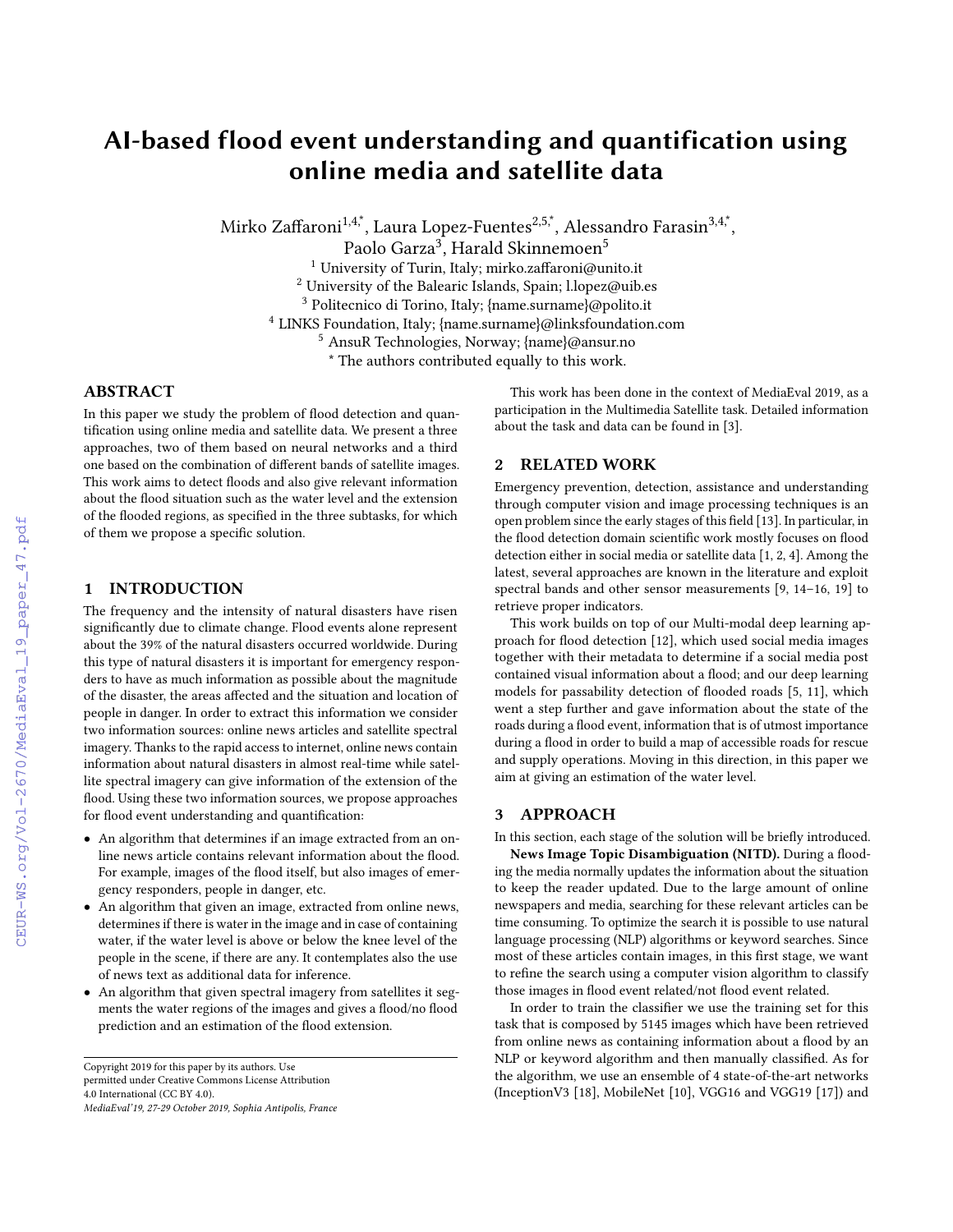MediaEval'19, 27-29 October 2019, Sophia Antipolis, France M. Zaffaroni, L. Lopez-Fuentes, A. Farasin et al.

cross-validation using two folds. Since the dataset is highly imbalanced we balance the dataset during training by randomly undersampling the negative class for each epoch. This way the dataset stays balanced but we use all the samples from both categories. Finally, we combine the networks by majority voting.

Multimodal Flood Level Estimation (MFLE). Given online articles with visual and textual information we developed a textual, a textual-visual and a only visual model to estimate the flood level by predicting if the water is above or below the knee of the people in the scene. The latter model is composed by two branches: (i) it takes as input image crops of person's knees extracted by a state of the art pose estimator [\[6\]](#page-3-0), and predicts if the knee is under or above the water; (ii) it takes as input a full image of the scene, and predicts if the image has people with knees underwater.

To create the training data for the first branch we used the pose estimator algorithm to extract a region around all the knees from the training set. The knees from images which were labelled as 0, water below the knee, were labelled as 0 by default, while the ones belonging to images labelled as 1 were manually labelled, since there could be people in the same image with water level above or below the knee. Both networks use a VGG19 [\[17\]](#page-3-1) pre-trained on ImageNet [\[7\]](#page-3-2) to extract deep features of the images, followed by a fully-connected (FC). Then the information is concatenated to combine the semantic features of the knee with the context information provided by the full resolution image. This way the first branch gets information about the context while the second branch gets information about the knees. Finally, a FC estimates if the knee is above or below the water and another FC if the water is above or below the knee level. The two branch system is propose because a simple one-branch Convolution Neural Network (CNN) would greedily learn to predict flooded images as "water above the knee" class, since it lacks specific data about the knees in the scene and so it would associate the features of a flooded area as "water above the knee" class, because it solely composed by these examples.

Finally, an image is classified as "water above the knee" if there is at least one knee in the scene that is classified as "water above the knee" by the knee branch and the context branch also classified the image as "water above the knee". We also combined textual data of the articles to verify if it could lead to a better predictor. This was achieved by building an ensemble composed by the previous model and an NLP module. This module is composed by a bidirectional Long Short-Term Memory (LSTM) network. The result of the LSTM is concatenated to the last FC layer of the image classifier. The only textual model is composed by the module described above alone.

City-centered Satellite Sequences (CCSS). Given a sequence of Sentinel-2 satellite images that depict a certain city over a certain length of time, this task aims to classify whether there was a flooding event ongoing in that city at that time.

We built an *expert system* which leverages on both the spectral and the related metadata information. Firstly, it computes a binary mask for each layer, in which white pixels represent areas with presence of water, while black pixels represent the other regions. The binary masks are obtained: (i) by computing, for each pixel, the Modified Normalized Difference Water Index (MNDWI) [\[8\]](#page-3-3) adapted for Sentinel-2 bands (S2), according to Equation [\(1\)](#page-2-0); (ii) by setting

to white the pixels having  $MNDW I_{S2} \geq 0$ , black the others.

<span id="page-2-0"></span>
$$
MNDWI = \frac{\rho_{green} - \rho_{swirl}}{\rho_{green} + \rho_{swirl}}, \ MNDWI_{S2} = \frac{B03 - B11}{B03 + B11} \tag{1}
$$

Assuming that the dataset does not have missing values lasting for the whole time serie, we set the pixels related to uncovered areas to white. Then, we performed the pixel-wise intersection among two sets of layers: (i) the computed binary layers marked as FLOODED and (ii) the ones marked as NON-FLOODED in the metadata file.

The two images depict the water persistence in case of flood and non-flood. Finally, to discriminate flooded regions from normal water-sources (like rivers or lakes) a pixel-wise difference among the two sets is computed. Even if a binary mask representing the residual flood extent is available, to be compliant with the CCSS subtask, the approach returns 1 if there is still any white region in the resulting binary mask, 0 otherwise.

### 4 RESULTS

The results, split by subtask, are reported in Table [1.](#page-2-1) For the subtasks NITD and MFLE, the F1-Scores are referred to the 20 % of the development set, used as validation set. Conversely, being the CCSS proposed approach an expert system, the whole devset was used. In this latest substask, the confusion matrix on the devset, TP:108, FP:0, FN:33, TN:127, shows that the approach is strong against false positives, having a precision of 1.0.

#### Table 1: Results per subtask

<span id="page-2-1"></span>

| Subtask     | Data                            | <b>DevSet F-Score</b>      | <b>TestSet F-Score</b>     |
|-------------|---------------------------------|----------------------------|----------------------------|
| NITD        | Visual                          | 0.8062                     | 0.6628                     |
| <b>MFLE</b> | Visual<br>Text<br>Visual & Text | 0.7667<br>0.5213<br>0.5454 | 0.5428<br>0.4956<br>0.5284 |
| CCSS        | Satellite                       | 0.8850                     | 0.9118                     |

# 5 ANALYSIS AND CONCLUSIONS

Conclusions present our insight on the subtasks. (NITD) Balancing the dataset during training and combining different models significantly improves the perfomance. (MFLE) (i) Merging global and local classifiers improves the performance; (ii) the text brings some information, but the approach gives better results processing only images; (iii) people water reflection degrades the performance of pose estimation algorithm. (iv) the importance of the two branches is supplied by an ablation study in which the two branch model achieved 0.79 F1-score on validation, while the full image branch alone achieved 0.71 and the branch using the cropped knees achieved 0.76. (CCSS) (i) B03 and B11 are highly informative for water segmentation; (ii) the approach is an expert system, therefore there is no need of a training set and it is computationally fast;

#### ACKNOWLEDGMENTS

This work was supported by the European Commission H2020 SHELTER project, GA no. 821282 and by the Spanish grant TIN2016- 75404-P. Laura Lopez-Fuentes benefits from the NAERINGSPHD